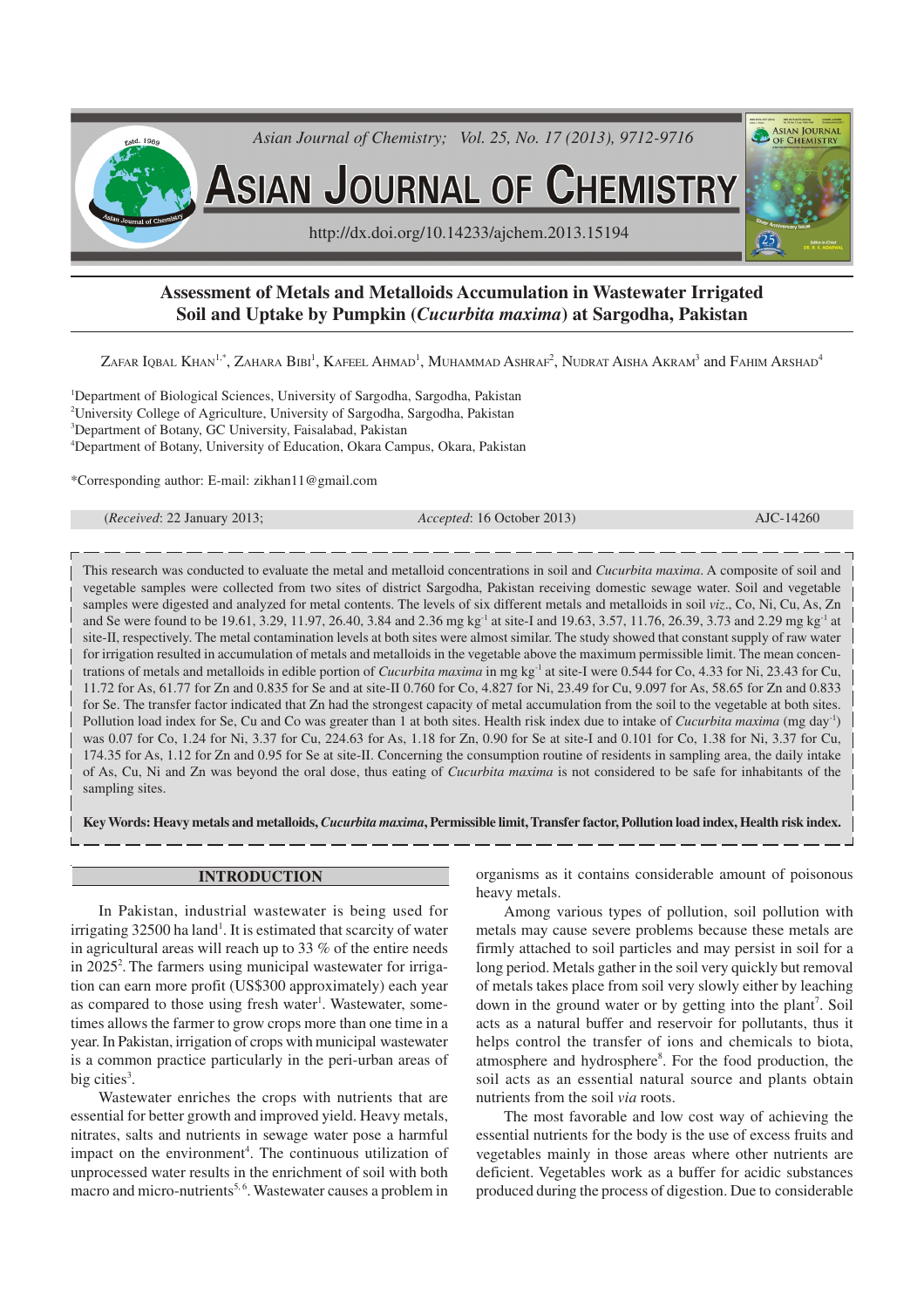awareness among masses, the vegetable consumption in the last few decades has increased tremendously because of its role in the prevention of certain diseases and presence of key nutritional components essential for human health<sup>9</sup>.

Prolonged intake of foodstuffs containing hazardous metal contents may cause toxicity in humans by disrupting metabolic processes and hence causing a variety of health disorder<sup>10</sup>. For example, high level of Cu causes toxicity in humans and plants and it disturbs physiological and biochemical processes such as pigment synthesis, photosynthesis, membrane integrity and protein synthesis<sup>11-13</sup>. In severe cases, arsenic toxicity can badly affect the human health, especially hardening of skin, skin pigmentation and lesions and to some extent it can cause neurological disorders and cancer<sup>14</sup>. Symptoms associated with Co toxicity are nausea, vomiting, abdominal pain and respiratory problems such as wheezing and asthma<sup>15</sup>.

*Cucurbita maxima* (pumpkin), a member of Cucurbitaceae family, is generally cultivated all over the world as a popular vegetable. Aerial parts and fruits of *Cucurbita maxima* are generally eaten as vegetable. It is an annual or perennial herb and is large and climbing. Its leaves are trifoliate and stem is flexible and succulent<sup>16</sup>. In many countries like India, Brazil, America, Yugoslavia and China, pumpkin is usually used as medicine<sup>17</sup>.

The aim of this study was to assess the levels of Co, Ni, Cu, As, Zn and Se in *Cucurbita maxima* and its rhizospheric soil usually irrigated with wastewater in District Sargodha and determined the transfer of metals and metalloids from the soil to the vegetable. We also assessed the pollution load in soil and health risk index due to intake of contaminated *Cucurbita maxima* from the sampling sites.

### **EXPERIMENTAL**

This research was conducted in Sargodha District (Central Punjab), Pakistan. Sargodha is present on 32°082003 north latitude and 73°72003 east longitude. Sargodha is an agricultural city. The samples of *Cucurbita maxima* and the rhizospheric soil were taken from peri-urban areas, usually irrigated with municipal wastewater. Two sites were selected for sample collection. Site-I was located at 10 km radius and site-II at 25 km radius of Sargodha city. The sampling was done in the month of July and August 2012.

**Soil samples:** From each site of sampling, the composite soil of almost 1 kg was collected under the vegetable. The composite soil consisted of 5 sub-samples. To attain randomness, the soil was dug up to 20 cm depth in a zigzag path. Firstly, the soil samples were dried in air and then dried at 72  $\rm{°C}$  in an oven for three consecutive days<sup>18</sup> and were pulverized and mashed into powder form by using a grinder and sieved. Prior to analysis, the samples were packed into polythene bags.

**Vegetable samples:**Six replicates of the vegetable (edible part) were collected from each site. Vegetable samples were washed once with distilled water. Edible portions were cut into small pieces with a knife and dried in sunlight and then placed in an oven at 92 °C for 48 h. Dried samples were ground into powder with the help of an electric grinder.

**Digestion of soil samples:** 1 g soil sample was taken in a flask and then added 8 mL of  $H_2O_2$  and 4 mL of  $H_2SO_4$ . The

samples were placed for 0.5 h in a digestion chamber at appropriate temperature. After the digestion was completed, 2 mL of H<sub>2</sub>O<sub>2</sub> were added to each flask. All samples were heated again until the samples became colourless. After filtering the digests the final volume of each sample was raised to 50 mL and then stored in plastic bottles until analysis.

**Digestion of vegetable samples:** 1 g dried sample of the vegetable was taken in a flask and  $4 \text{ mL of } H_2O_2$  and  $2 \text{ mL of } H_2O_2$  $H_2SO_4$  were added to it. Further course of the protocol was same as adopted for soil analysis.

**Standard preparation and metal analysis:** In order to determine accurate values of different metals and metalloids in the soil and vegetable samples, standards of Co, Ni, Cu, As, Zn and Se were prepared to calibrate the flame photometer and atomic absorption spectrophotometer<sup>19</sup>. All soil and vegetable samples were run on these instruments to determine the concentrations of the six metals in the soil and vegetable.

**Quality control:** In order to check the level of authentication, repeated comparison was done with the standard reference values (SRM 1570) given by National Institute of Standard and Technology for all metals, mainly in  $\pm 2$  range. To remove any contagion and dependability, the level of quality was checked and at least 5 values were taken by standardizing the instrument. The level of variation was also determined and below 10 was considered authentic.

**Statistical analysis:** Biostatistics was employed for the data obtained from different analysis using the SPSS software 17. For soil, one-way ANOVA was used and for the vegetable, a two-way ANOVA with interaction was applied on the data. Correlation was also worked out between the soil and the vegetable metal contents. Its significance was tested at 0.001, 0.01 and  $0.05$  levels of probability<sup>20</sup>.

**Transfer factor for vegetable/soil system:** To analyze the accumulating capability of metals from the soil to the vegetable, a quantitative assessment of the correlation between the concentration of metal contents in edible portion of vegetable and those in soils was done by the transfer factor  $(TF)^{21}$ .

$$
TF = \frac{[MetaI]_{vegetable}}{[MetaI]_{soil}}
$$

where: TF stands for transfer factor for vegetable/soil system; [Metal]<sub>vegetable</sub> is the total metal concentration in the edible portion of vegetable, mg kg<sup>-1</sup>, in dry matter; [Metal]<sub>soil</sub> is the total metal concentration in soil where this vegetable is grown, mg kg-1 , in dry matter.

**Pollution load index:** Pollution load index (PLI), for a particular site, has been evaluated<sup>22</sup>.

This parameter is expressed as: PLI = Metal concentration in investigated soil/reference value of the metal in soil.

**Health risk index:** The health risk index (HRI) was calculated as the ratio of estimated daily intake of metal *via* test vegetable and oral reference dose<sup>21</sup>.

Daily intake of metal (DIM) = 
$$
\frac{C_{metal} \times D_{food\ intake}}{B_{Average\ weight}}
$$
  
Health risk index (HRI) = 
$$
\frac{DIM}{R_F D}^{23}
$$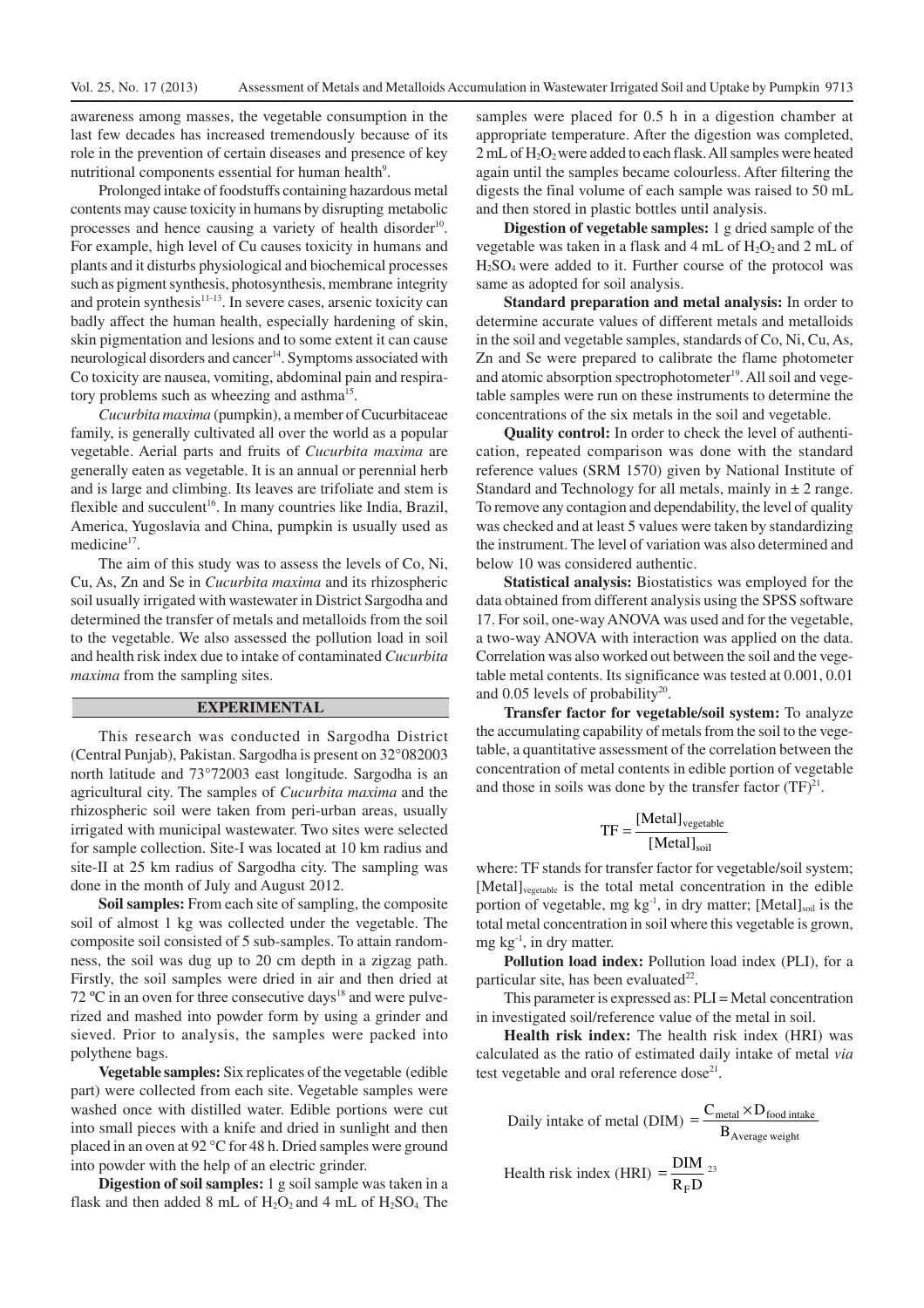where:  $C_{\text{metal}}$ ,  $D_{\text{food intake}}$  and  $B_{\text{average weight}}$  represent the heavy metal concentrations in vegetable (mg  $kg^{-1}$ ), daily intake of vegetable (kg day<sup>1</sup>) and average body weight (kg), respectively. The average daily vegetable intake rate was calculated by conducting a survey in which 100 people with an average body weight of 60 kg were asked for their daily consumption of a particular vegetable from the experimental area in each month of samp- $\text{ling}^{23-25}$ . Values of R<sub>f</sub>D for Co (0.043 mg kg<sup>-1</sup> day<sup>-1</sup>), Ni (0.02 mg kg<sup>-1</sup> day<sup>-1</sup>), Cu (0.04 mg kg<sup>-1</sup> day<sup>-1</sup>), Se (5  $\times$  10<sup>-3</sup> mg kg<sup>-1</sup> day<sup>-1</sup>), As (3  $\times$  10<sup>-4</sup> mg kg<sup>-1</sup> day<sup>-1</sup>) and Zn (0.3 mg kg<sup>-1</sup> day<sup>-1</sup>) were taken from the Integrated Risk Information System<sup>26</sup>. The average daily intake of metals in 0.345 kg of vegetables per day for adult residents was used<sup>24, 25</sup>. An index greater than 1 is considered dangerous to human health<sup>23</sup>.

#### **RESULTS AND DISCUSSION**

Analysis of variance for data in soil showed non-significant  $(p > 0.05)$  effect of the sites on Co, Ni, Cu, As, Zn and Se concentrations (Table-1). The results of the two-way analysis of variance with interaction in the vegetable and the site showed a significant  $(p < 0.05)$  effect of the site on Co and Zn concentrations while the reverse ( $p > 0.05$ ) was true for Ni, Cu, As and Se concentrations. Ni, Cu, As, Zn and Se were non-significantly  $(p > 0.05)$  affected while Co concentration was less significantly  $(p < 0.05)$  affected by the site and vegetable interaction (Table-2).

| TABLE-1                                                           |                     |                                        |                       |  |  |  |
|-------------------------------------------------------------------|---------------------|----------------------------------------|-----------------------|--|--|--|
| ONE-WAY ANALYSIS OF VARIANCE FOR METALS                           |                     |                                        |                       |  |  |  |
|                                                                   |                     | AND ETALLOIDS IN SOIL AT TWO DIFFERENT |                       |  |  |  |
| SITES IN SARGODHA DISTRICT                                        |                     |                                        |                       |  |  |  |
| Site<br>Metal and metalloid<br><b>Site</b><br>Metal and metalloid |                     |                                        |                       |  |  |  |
| Co                                                                | 0.001 <sup>ns</sup> | As                                     | 0.000 <sup>ns</sup>   |  |  |  |
| Ni                                                                | $0.240^{\text{ns}}$ | Z <sub>n</sub>                         | $0.037$ <sup>ns</sup> |  |  |  |
| Cи                                                                | $0.135^{ns}$        | <b>Se</b>                              | $0.015^{ns}$          |  |  |  |
| $ne = not$ cionificant                                            |                     |                                        |                       |  |  |  |

ns = not significant.

| TABLE-2                                                                  |                       |                                  |                         |  |  |  |  |
|--------------------------------------------------------------------------|-----------------------|----------------------------------|-------------------------|--|--|--|--|
| ANALYSIS OF VARIANCE WITH INTERACTION                                    |                       |                                  |                         |  |  |  |  |
|                                                                          |                       | FOR METALS AND METALLOIDS IN THE |                         |  |  |  |  |
|                                                                          |                       | VEGETABLE AT DIFFERENT SITES     |                         |  |  |  |  |
| Metal and metalloid                                                      | Site                  | Vegetable                        | Site $\times$ vegetable |  |  |  |  |
| Co                                                                       | $0.061*$              | $0.225***$                       | $0.065*$                |  |  |  |  |
| Ni                                                                       | 0.001 <sup>ns</sup>   | $0.062^{ns}$                     | $1.421$ <sup>ns</sup>   |  |  |  |  |
| Cu                                                                       | $1.992^{ns}$          | $5.807^{ns}$                     | $2.372^{ns}$            |  |  |  |  |
| As                                                                       | $4.259$ <sup>ns</sup> | $104.459***$                     | $19.010^{ns}$           |  |  |  |  |
| Z <sub>n</sub>                                                           | 189.46*               | 668.163**                        | $37.593^{ns}$           |  |  |  |  |
| $0.204*$<br>$0.049^{ns}$<br>0.048 <sup>ns</sup><br>Se                    |                       |                                  |                         |  |  |  |  |
| *** = significant at 0.001 level * = significant at 0.05 level. ns = not |                       |                                  |                         |  |  |  |  |
| significant.                                                             |                       |                                  |                         |  |  |  |  |

**Heavy metals and metalloids in soil:** At both sites, the levels of metals and metalloids in raw water irrigated soil were found below the maximum permissible limit given by **. The concentrations of all heavy metals and** metalloids investigated were lower at site-II than those found at site-I of the sampling area except Co and Ni. At site-I, the concentrations of different metals were as Co (19.61), Ni (3.29), Cu (11.97), As (26.40), Zn (3.84), Se (2.36) and at site-II, Co (19.63), Ni (3.57), Cu (11.76),As (26.39), Zn (3.73), Se  $(2.29)$  mg kg<sup>-1</sup>, respectively (Table-3).

|  | Asian J. Chem. |
|--|----------------|
|  |                |

| TABLE-3<br>CONCENTRATION (mg kg <sup>-1</sup> ) OF SOME METAL AND<br>METALLOID POLLUTANTS IN SOIL SAMPLES OBTAINED<br>FROM TWO DIFFERENT SITES OF DISTRICT SARGODHA |                            |                             |                                |  |  |
|---------------------------------------------------------------------------------------------------------------------------------------------------------------------|----------------------------|-----------------------------|--------------------------------|--|--|
| Metal and                                                                                                                                                           | Sampling sites             |                             | Permissible                    |  |  |
| metalloid                                                                                                                                                           | Site-I<br>$(means \pm SE)$ | Site-II<br>$(means \pm SE)$ | maximum<br>limit USEP $A^{27}$ |  |  |
| Cο                                                                                                                                                                  | $19.61 \pm 0.174$          | $19.63 \pm 0.320$           | 65                             |  |  |
| Ni                                                                                                                                                                  | $3.294 \pm 0.017$          | $3.577 \pm 0.147$           | 50                             |  |  |
| C <sub>II</sub>                                                                                                                                                     | $11.977 \pm 0.147$         | $11.765 \pm 0.287$          | 50                             |  |  |
| As                                                                                                                                                                  | $26.405 \pm 0.290$         | $26.397 \pm 0.256$          | 40                             |  |  |
| $Z_{n}$                                                                                                                                                             | $3.848 \pm 0.027$          | $3.737 \pm 0.002$           | 200                            |  |  |
| <b>Se</b>                                                                                                                                                           | $2.367 \pm 0.031$          | $2.297 \pm 0.017$           | 3                              |  |  |
| $SE = Standard error$ .                                                                                                                                             |                            |                             |                                |  |  |

**Heavy metals and metalloids in** *Cucurbita maxima***:** The total concentrations of heavy metals and metalloids in the vegetable (*Cucurbita maxima*) collected from the two sub-urban sites of Sargodha city are presented in Table-4.

| TABLE-4<br>CONCENTRATION (mg kg <sup>-1</sup> ) OF SOME METAL AND<br>METALLOID POLLUTANTS IN THE VEGETABLE OBTAINED<br>FROM TWO DIFFERENT SITES OF DISTRICT SARGODHA |                    |                   |                         |  |  |  |
|----------------------------------------------------------------------------------------------------------------------------------------------------------------------|--------------------|-------------------|-------------------------|--|--|--|
| Metal and                                                                                                                                                            | Sampling sites     |                   | Permissible             |  |  |  |
| metalloid                                                                                                                                                            | Site-I             | Site-II           | maximum                 |  |  |  |
|                                                                                                                                                                      | $(means \pm SE)$   | $(means \pm SE)$  | limit WHO <sup>28</sup> |  |  |  |
| $C_{\Omega}$                                                                                                                                                         | $0.554 \pm 0.014$  | $0.760 \pm 0.027$ |                         |  |  |  |
| Ni                                                                                                                                                                   | $4.33 \pm 0.025$   | $4.827 \pm 0.159$ | $\overline{2}$          |  |  |  |
| Cп                                                                                                                                                                   | $23.437 \pm 1.326$ | $23.49 \pm 0.261$ | 20                      |  |  |  |
| As                                                                                                                                                                   | $11.72 \pm 0.274$  | $9.097 \pm 0.259$ | 7                       |  |  |  |
| $Z_{n}$                                                                                                                                                              | $61.771 \pm 1.443$ | $58.65 \pm 0.454$ | 50                      |  |  |  |
| <b>Se</b>                                                                                                                                                            | $0.835 \pm 0.027$  | $0.833 \pm 0.021$ |                         |  |  |  |
| $SE = Standard error$ .                                                                                                                                              |                    |                   |                         |  |  |  |

The average concentration of Co in the vegetable tissue (dry wt.) was found to be  $0.55$  mg kg<sup>-1</sup> at site-I and  $0.76$  mg  $kg<sup>-1</sup>$  at site-II, respectively. The Co level was lower than the permissible limit of 1 mg  $kg^{-1}$  dry wt. suggested by WHO<sup>29</sup>. The vegetable Co concentration was, however, higher at site-II than that at site-I.

The concentration of Ni in the vegetable was  $4.82 \text{ mg kg}^{-1}$ at site-II and  $4.33 \text{ mg}$  kg<sup>-1</sup> at site-I, respectively. Higher Ni concentration was observed at site-I than that observed at site-II. The concentration of Ni in the vegetable tissue exceeded the permissible limit of 2 mg kg<sup>-1</sup> recommended by the WHO<sup>29</sup>.

The mean vegetable Cu concentration was recorded to be 23.49 mg  $kg^{-1}$  at site-II and 23.43 mg  $kg^{-1}$  at site-I, respectively. These values at both sites exceeded the permissible limit of 20 mg  $kg^{-1}$  as reported by the WHO<sup>29</sup>.

The mean vegetable As concentration was  $11.72 \text{ mg kg}^{-1}$ at site-I and 9.097 mg kg-1 at site-II, respectively, however, the As concentration reported at site-I was higher than that detected at site-II. The concentration of As in the vegetable tissues at both sampling sites was above the permissible limit of 7 mg  $kg^{-1}$  suggested by the WHO<sup>29</sup>.

The average Zn level in the edible parts of *Cucurbita maxima* was  $61.77$  mg kg<sup>-1</sup> at site-I and  $58.65$  mg kg<sup>-1</sup> at site-II, respectively. The levels of Zn in the vegetable tissue at both sites exceeded the permissible limit of 50 mg  $kg<sup>-1</sup>$  as suggested by the  $\rm{WHO^{29}}$ .

The average Se concentration in the edible tissues of the vegetable was  $0.835$  mg kg<sup>-1</sup> at site-I and  $0.833$  mg kg<sup>-1</sup> at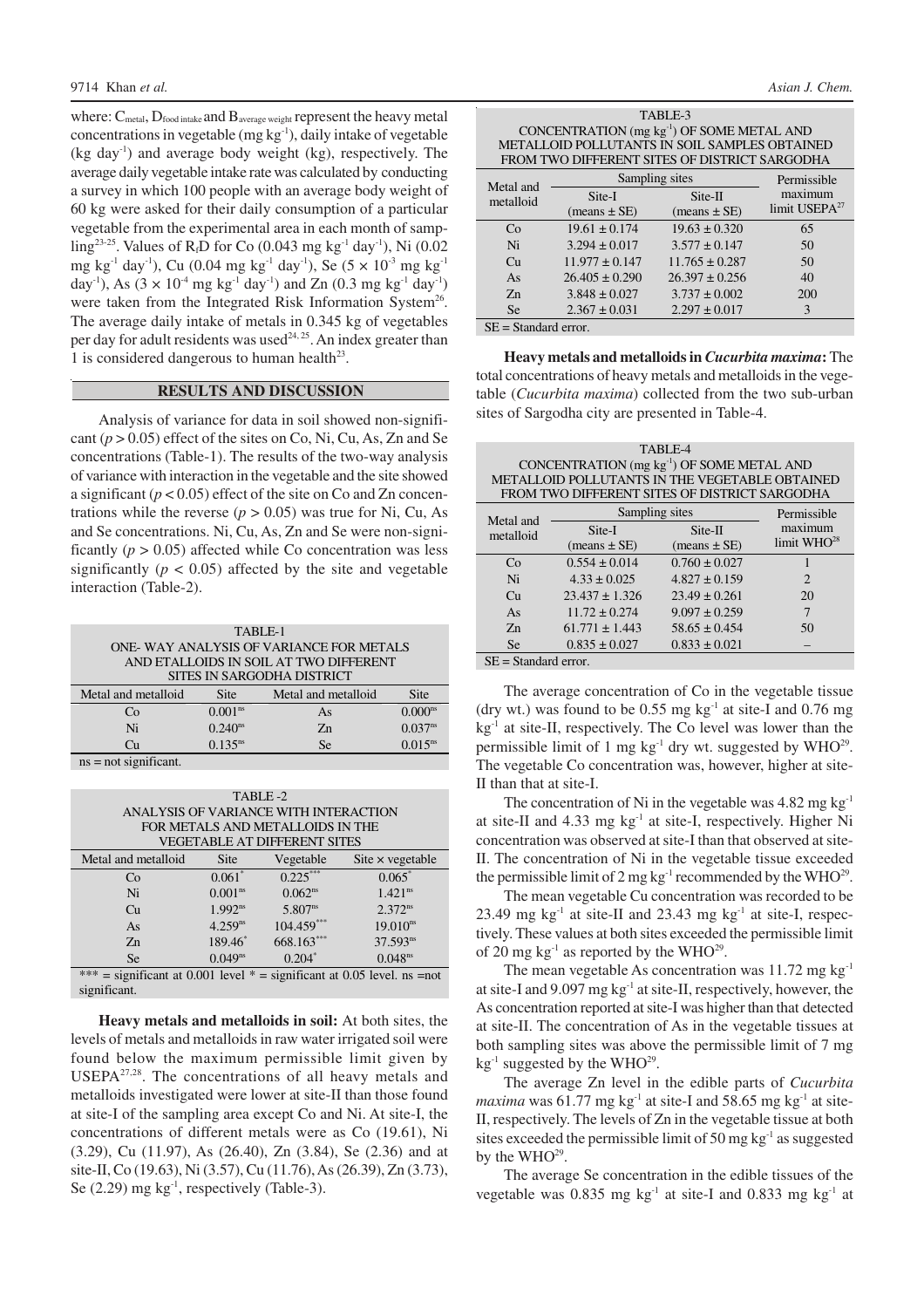site-II, respectively, the values at site-I being considerably higher than those at site–II, in this investigation.

The average transfer factor of the selected heavy metals and metalloids at site-I and site-II was calculated as the concentration of metals and metalloids in the vegetable tissues were found to be within the range from  $0.028 - 16.05$  mg kg<sup>-1</sup>. Transfer factor was in order: TF Zn (16.05) > TF Cu (1.956) > TF Ni (1.314) > TF As (0.443) > TF Se (0.350) > TF Co (0.028) at site-I and TF Zn (15.69) > TF Cu (1.996) > TF Ni (1.349) > TF Se  $(0.362)$  > TF As  $(0.344)$  > TF Co  $(0.038)$ , at site-II, respectively (Table-5).

| TABLE-5  |                                                |       |       |       |                |       |
|----------|------------------------------------------------|-------|-------|-------|----------------|-------|
|          | TRANSFER FACTOR (TF) FOR VEGETABLE/SOIL SYSTEM |       |       |       |                |       |
| Sampling | Transfer factor (mg $kg^{-1}$ )                |       |       |       |                |       |
| sites    | Co                                             | Ni    | Cu.   | As    | Z <sub>n</sub> | Se    |
| Site-I   | 0.028                                          | 1.314 | 1.956 | 0.443 | 16.05          | 0.352 |
| Site-II  | 0.038                                          | 1.349 | 1.996 | 0.344 | 15.69          | 0.362 |

Ni ( $r = -0.889$ ), Zn ( $r = -0.758$ ) and Se ( $r = -0.797$ ) showed negative and significant correlations between soil and vegetable, while Co ( $r = 0.556$ ), Cu ( $r = 0.191$ ) and As ( $r = 0.203$ ) showed positive and non-significant correlations (Table-6).

| TABLE-6   |                                                                                                         |                |                |  |  |
|-----------|---------------------------------------------------------------------------------------------------------|----------------|----------------|--|--|
|           | METAL AND METALLOID CORRELATION                                                                         |                |                |  |  |
|           | BETWEEN SOIL AND VEGETABLE                                                                              |                |                |  |  |
| Metal and | Soil-vegetable                                                                                          | Metal and      | Soil-vegetable |  |  |
| metalloid | (r)                                                                                                     | metalloid      | (r)            |  |  |
| Co        | 0.556                                                                                                   | As             | 0.203          |  |  |
| Ni        | $-0.889**$                                                                                              | Z <sub>n</sub> | $-0.758**$     |  |  |
| Cu        | 0.191                                                                                                   | <b>Se</b>      | $-0.797**$     |  |  |
|           | $*_{\mathcal{A}}$ and $*_{\mathcal{A}}$ is the state of $\alpha$ and $\alpha$ and $\alpha$ and $\alpha$ |                |                |  |  |

\*\*Correlation is significant at 0.01 level.

Pollution severity and its variation along the sites were determined with the use of pollution load index. The contamination factor at both sites was almost similar. The reference values<sup>30</sup> of Co, As and Se in soil were 9.1, 29.0 and 0.7 mg kg<sup>-1</sup> and for Ni, Cu and Zn were 9.06, 8.39 and 44.19  $\mu$ g g<sup>-1</sup> dry matter, respectively<sup>31</sup>. The pollution load index at site-I was in the following sequence: Se  $(3.38) > Co(2.178) > Cu(1.427)$  $> As (0.910) > Ni (0.363) > Zn (0.087)$  and at site-II: Se (3.281)  $>$  Co (2.181)  $>$  Cu (1.402)  $>$  As (0.91)  $>$  Ni (0.394)  $>$  Zn (0.084) (Table-7).

| TABLE-7                        |                                     |                             |       |       |                |      |
|--------------------------------|-------------------------------------|-----------------------------|-------|-------|----------------|------|
| POLLUTION LOAD INDEX (PLI) FOR |                                     |                             |       |       |                |      |
|                                |                                     | METAL AND METALLOID IN SOIL |       |       |                |      |
| Sampling                       | Pollution load index $(mg kg^{-1})$ |                             |       |       |                |      |
| sites                          | Cо                                  | Ni                          | Сu    | As    | Z <sub>n</sub> | Se   |
| Site-I                         | 2.178                               | 0.363                       | 1.427 | 0.910 | 0.080          | 3.38 |
| Site-II                        | 2.181                               | 0.394                       | 1.402 | 0.910 | 0.085          | 3.28 |

The health risk index due to intake of heavy metals and metalloids *via Cucurbita maxima* ranged from 0.074-224.63 mg day<sup>-1</sup>. The risk index at site-I was: As (224.63), Cu (3.368), Ni (1.245), Zn (1.183), Se (0.902), Co (0.074) and at site-II: As (174.35), Cu (3.376), Ni (1.387), Zn (1.124), Se (0.957), Co (0.101). Highest risk index was observed due to As and lowest due to Co (Table-8).

It is now widely known that application of a chemical fertilizer to the soil may cause it polluted due to accumulation

| TABLE-8                                                |       |       |       |                                       |                |       |
|--------------------------------------------------------|-------|-------|-------|---------------------------------------|----------------|-------|
| HEALTH RISK INTAKE (HRI) DUE TO METAL                  |       |       |       |                                       |                |       |
|                                                        |       |       |       | AND METALLOID VIA INTAKE OF VEGETABLE |                |       |
|                                                        |       |       |       | FROM WASTE WATER IRRIGATED SITES      |                |       |
| Health risk intake (mg day <sup>-1</sup> )<br>Sampling |       |       |       |                                       |                |       |
| sites                                                  | Co    | Ni    | Cп    | As                                    | Z <sub>n</sub> | Se    |
| Site-I                                                 | 0.074 | 1.244 | 3.368 | 224.63                                | 1.183          | 0.902 |
| Site-II                                                | 0.101 | 1.387 | 3.376 | 174.35                                | 1.124          | 0.957 |

of a variety of toxic metals. In the present study, high amount of arsenic, while low of Ni was found. The concentrations of all heavy metals in the soils of both sites were below the maximum permissible limit. The use of wastewater for irrigation changes the chemical and physical properties of soil and uptake of metal by vegetables<sup>32</sup>. Uncontrolled accumulation of metals and metalloids in soil is detrimental because these are extremely toxic and once accumulated in soil, they cannot be easily eliminated. Soil Zn, Ni and Cu levels found in the present investigation were similar to those found at some different sites in the Faisalabad region<sup>33</sup>.

Among all the heavy metals and metalloids, Zn concentration was the maximum and Co the minimum in the vegetable at both sites. The levels of all metals and metalloids were above the maximum permissible limit except those of Co. The heavy metal concentrations in vegetables are believed to vary from site to site and differ from one vegetable species to the other. This may be due to translocation of metals in different parts of plants or uptake capacity of a vegetable through its roots<sup>34,35</sup>. It can also be due to the different characteristics of soil such as organic contents, acidity and ability of plant roots to penetrate where the toxic metals are present. Metal concentration differs among vegetables as it depends on absorption capacity of metals and physico-chemical characteristics and nature of soil, which are changed by anthropogenic and environmental interferences and type of plants<sup>35</sup>. Radwan and Salama<sup>36</sup>, also found highest concentration of Zn in some vegetables collected from Egyptian markets. Due to variations in absorption of metals in plants through roots and their further translocation within the plant parts, edible parts of vegetables showed variations in heavy metal concentrations<sup>34</sup>. Contrary to these findings, Khimpa et al.<sup>37</sup> determined lower levels of Zn and Cu in some vegetables grown in the vicinity of closed dumpsite, Tanzania. The Cu, Ni and Zn levels in pumpkin in the present investigation were similar to those observed by Hussain *et al*. <sup>33</sup> at some sites of Faisalabad, Pakistan.

Among the selected metals, Zn showed maximum values of transfer factor, which ranged from 15.69-16.05 at both sites and it was minimum for Co, ranging from 0.028-0.038. Transfer factors for Cu, Zn and Ni were greater than 1 while for Co, As and Mo were lower than 1 (Table-3). Transfer factor varies from vegetable to vegetable due to differences in uptake of elements and metal concentration in soil<sup>38</sup>. The high transfer values for Zn, Cu and Ni from soil to plant indicate a strong accumulation of the respective metals by the vegetable. The transfer factors for Zn, Ni and Cu in the present findings were similar to the earlier study conducted by Ullah et al.<sup>3</sup> while the transfer factors of Zn, Cu and Ni from the soil to the vegetable were higher in the present study than the values reported by Chao *et al*. 39 .